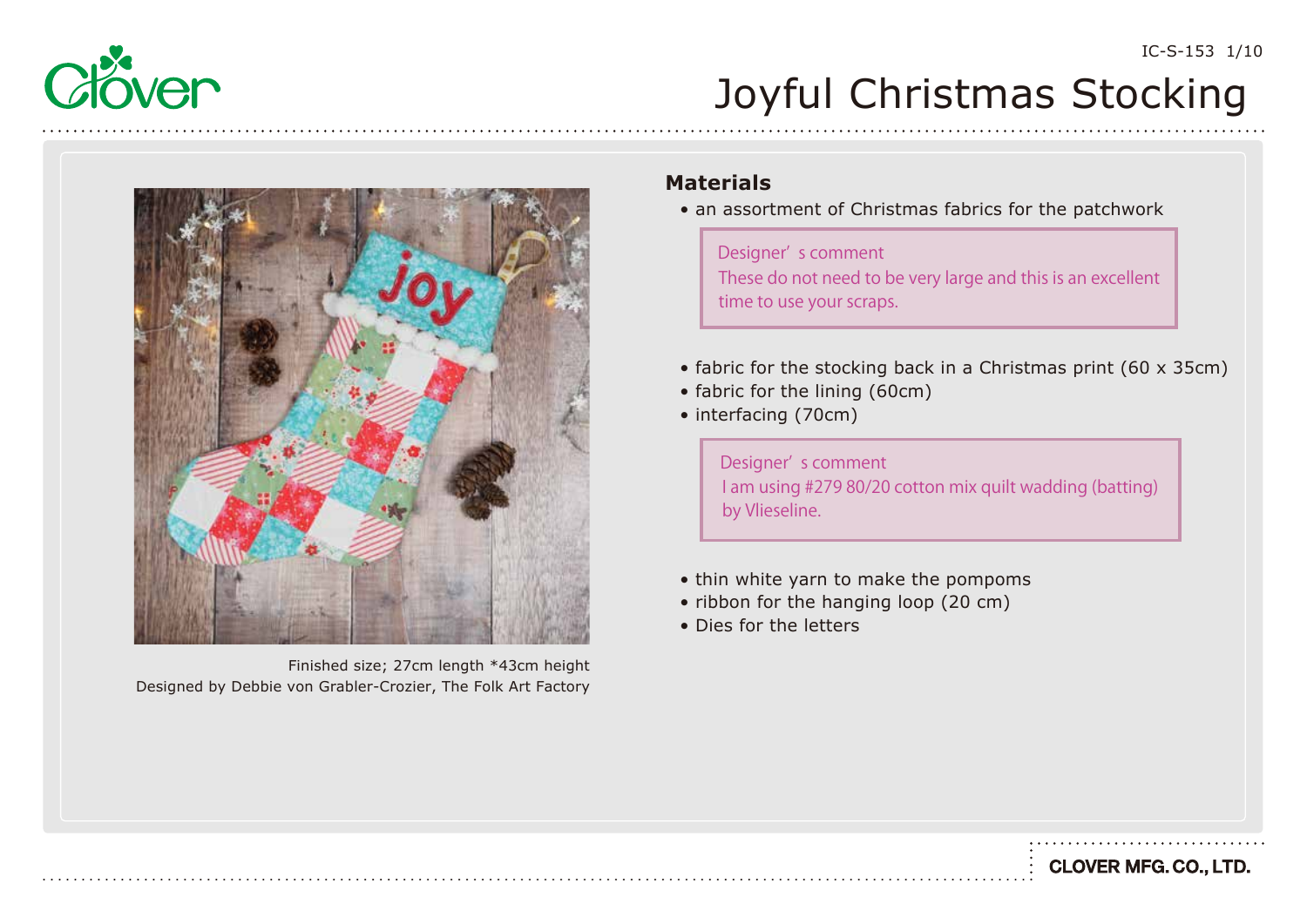#### **Tools**



• Patchwork Board "MULTI" [•mm Gauge\(Art No. 57-872\)](https://www.clover-mfg.com/product/9/238)



[• CLOVER Rotary Cutter](https://www.clover-mfg.com/product/7/92) (45 mm)(Art No.7500)



[• Wonder Pins \(20 pcs.\)](https://www.clover-mfg.com/product/6/902) (Art No. 3210)

[• Protect and Grip Thimble](https://www.clover-mfg.com/product/9/260)  (Large)(Art No.6027)

[• Patchwork Scissors\(Mini\)](https://www.clover-mfg.com/product/7/269) (Art No. 493/CW)



<u>• Roll & Press</u> <u>[\(Art No. 7812\)](https://www.clover-mfg.com/product/9/544)</u>



tip: If you do not own a die cutting machine and dies, you can download suitable letters and cut them out manually. They need to be about 5cm -6cm tall and not too fussy.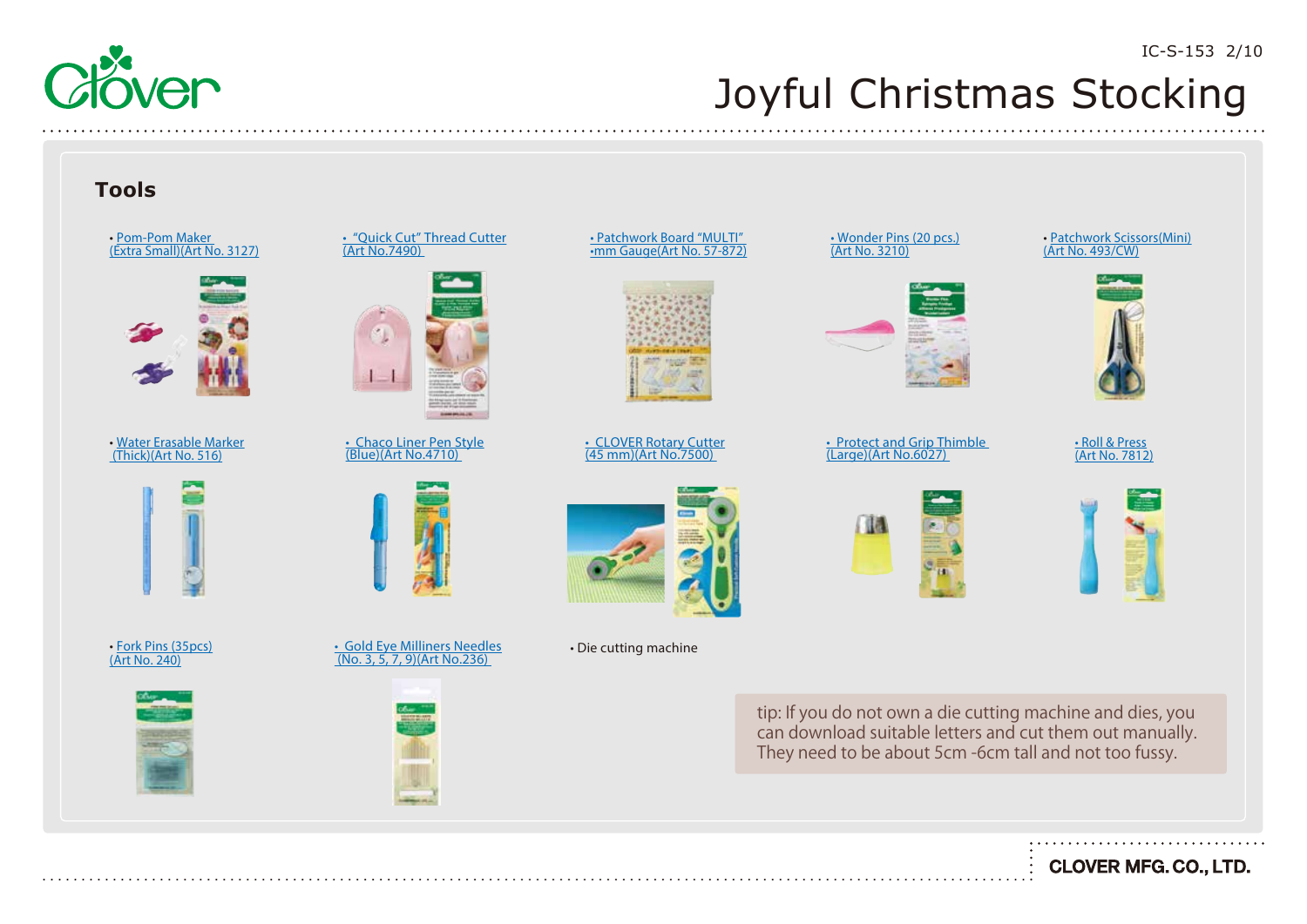

#### **Cutting**

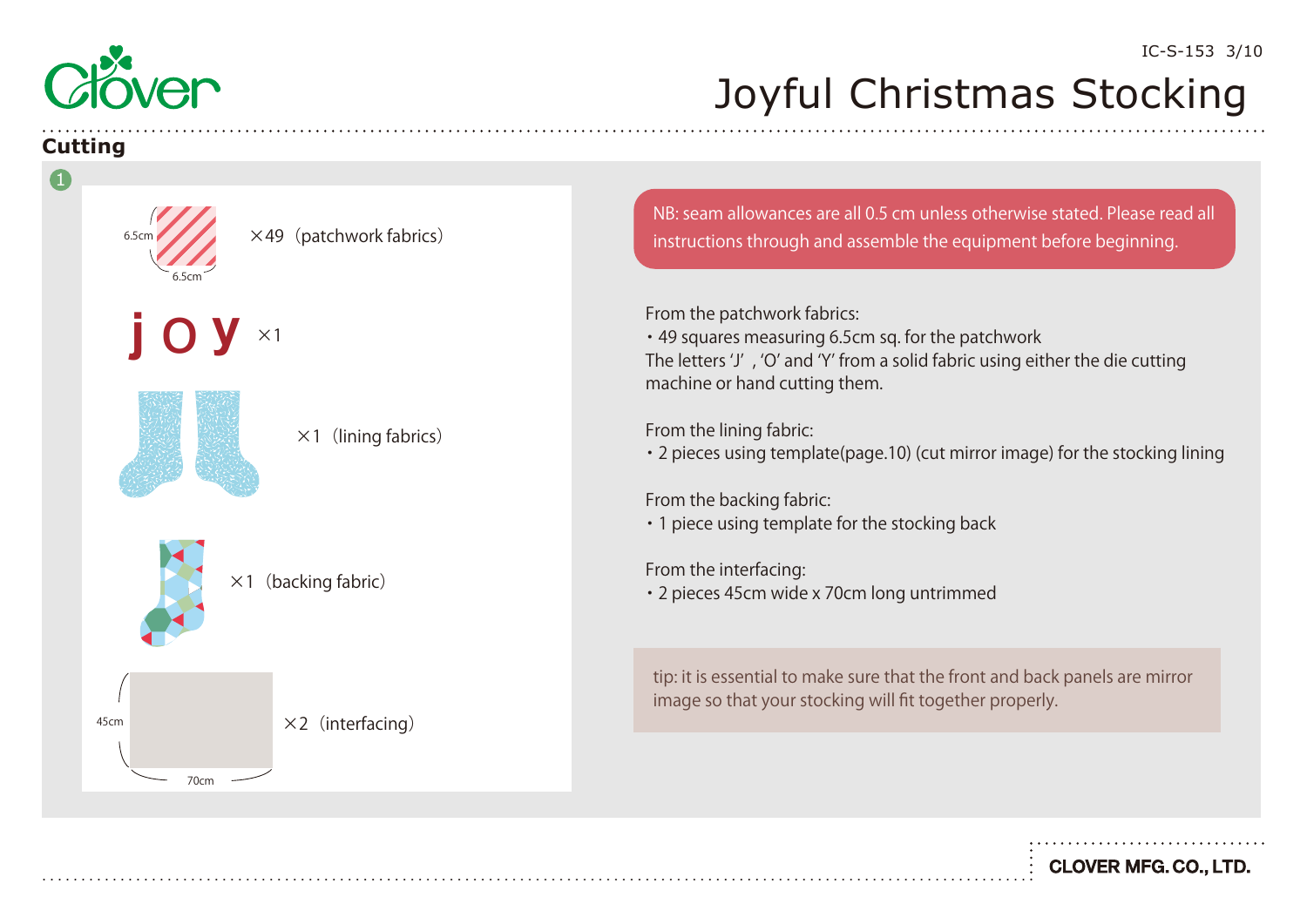

### Joyful Christmas Stocking IC-S-153 4/10

#### **Preparation**



To begin with, make 9 small (2.5cm) pompoms for the trim.

Follow the instructions on Pom-Pom Maker (Extra Small)(Art No. 3127) to make the pompoms and leave a reasonably long (about 30cm folded double) tie so that you have something to attach the pompom when we are ready.

Set the pompoms aside for the time being.

how to use the Pom-Pom Maker <https://www.instagram.com/p/CMMK2ayHMUS/>



Chain piece the patchwork squares.

Separate them from the chain using the Thread Cutter.

Use the Roll & Press(Art No. 7812) to press the seams open.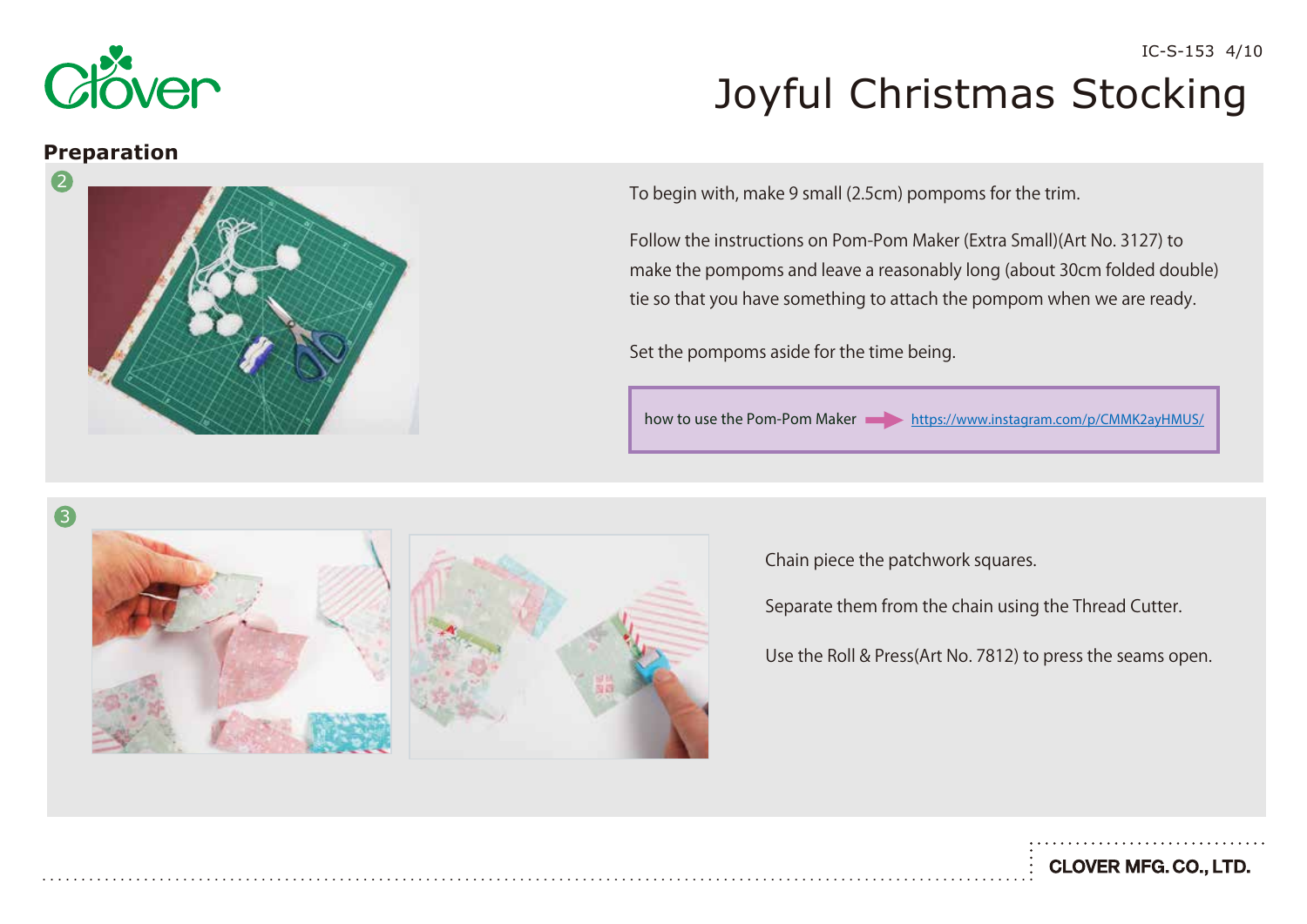

Use the template(page.10) and Water Erasable Marker (Art No. 516) or Chaco Liner Pen Style(Blue)(Art No.4710) to draw around the stocking shape onto one of the pieces of the wadding (batting).

tip: we are aiming to ʻcolour-in' the shape with the squares and the line will help to see where they are to be placed. This is especially important on the foot area.

The aim is to make the patchwork slightly larger than the outline.



4







Sew the paired squares together so that they just overlap the outline.

Designer' s comment I love the Fork Pins (35pcs)(Art No. 240) to make sure that the seams on your squares are super precise.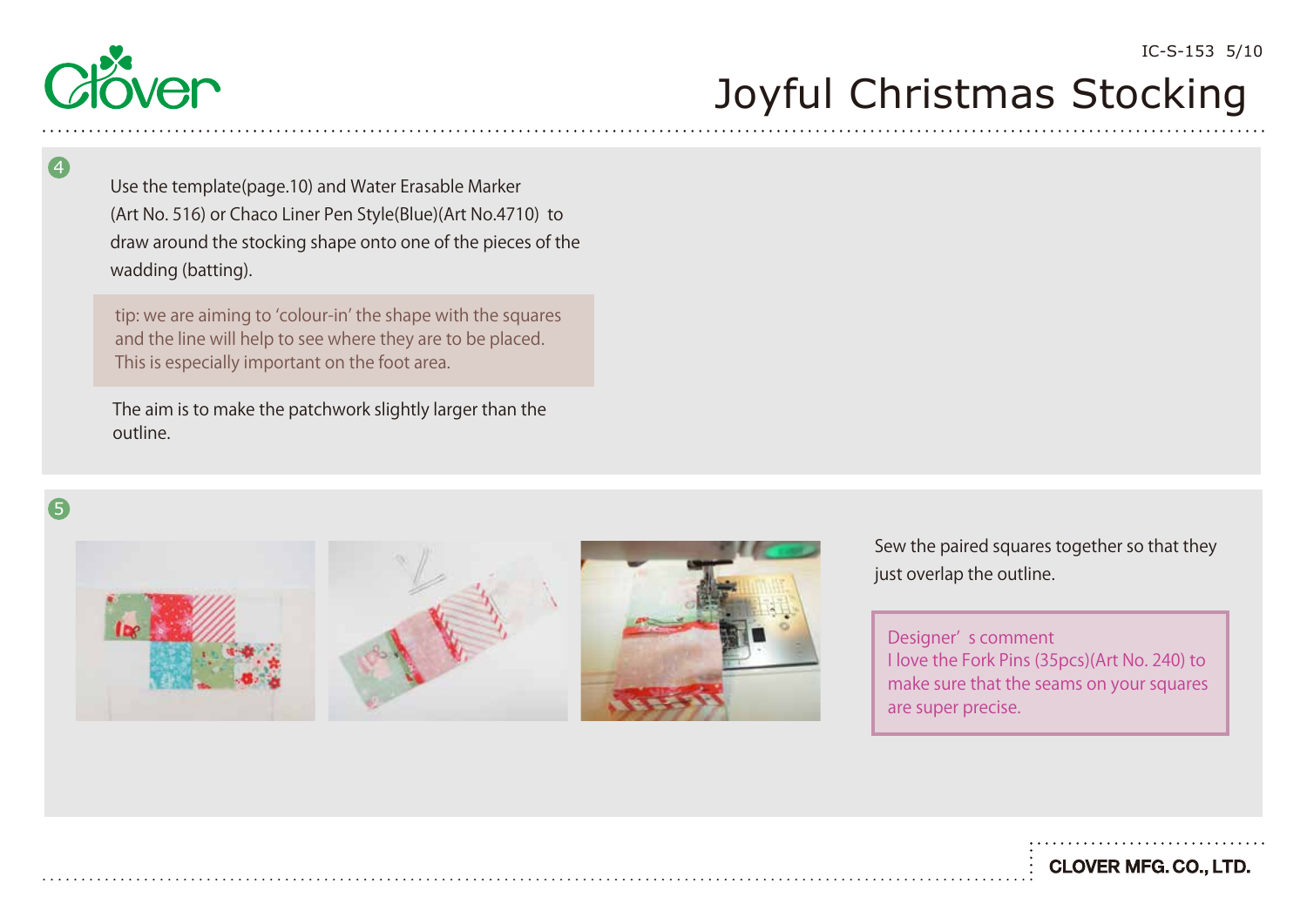

6

## Joyful Christmas Stocking



Keep adding the squares together and laying them onto the outline to see how you are progressing.

tip: When you get to the foot section, the squares will not be in straight columns anymore.



Finally press your stocking patchwork and give it a final check. When you are ready to quilt, secure the patchwork to the wadding (batting) with the Wonder Pins (Art No. 3210).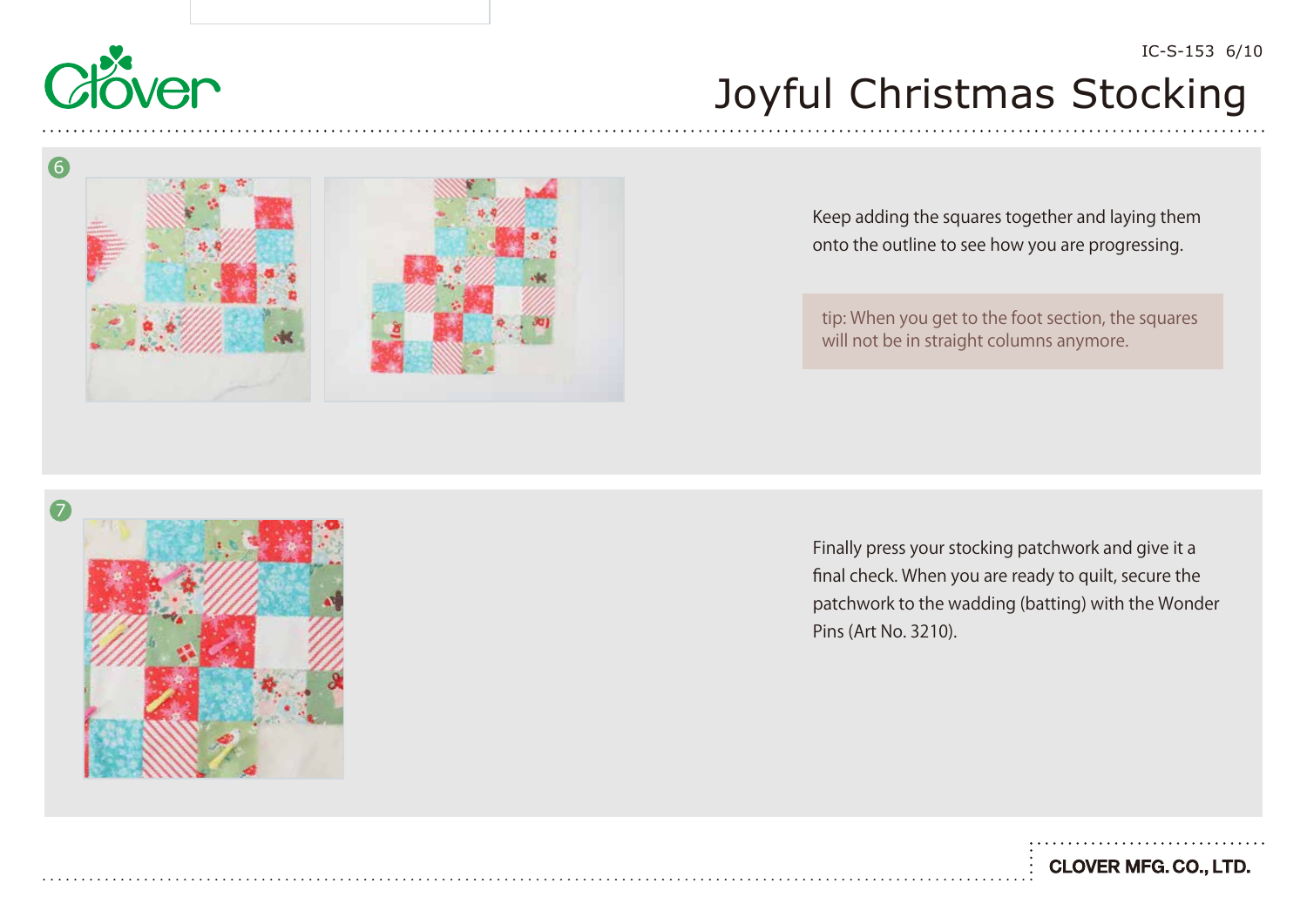

IC-S-153 7/10





Quilt with your favourite pattern.

Designer' s comment I love a random diagonal wave which is super easy to do on most sewing machines.

Pin the back panel to the other piece of wadding (batting) and quilt that the same way.

When the quilting is finished, lay the template over your patchwork panel and redraw the line.

Cut the front and the back panels out and set aside.

On front of the lining cuff, we need to applique the word ʻjoy ' .

Take the front lining and turn it upside down. Glue the letters onto the cuff 2cm up from the edge (now on the bottom because the piece is upside down) and right in the middle.

Set your sewing machine up for free motion embroidery and using the Darning Foot, applique the letters on or hand stitch applique.

Snip away any loose threads.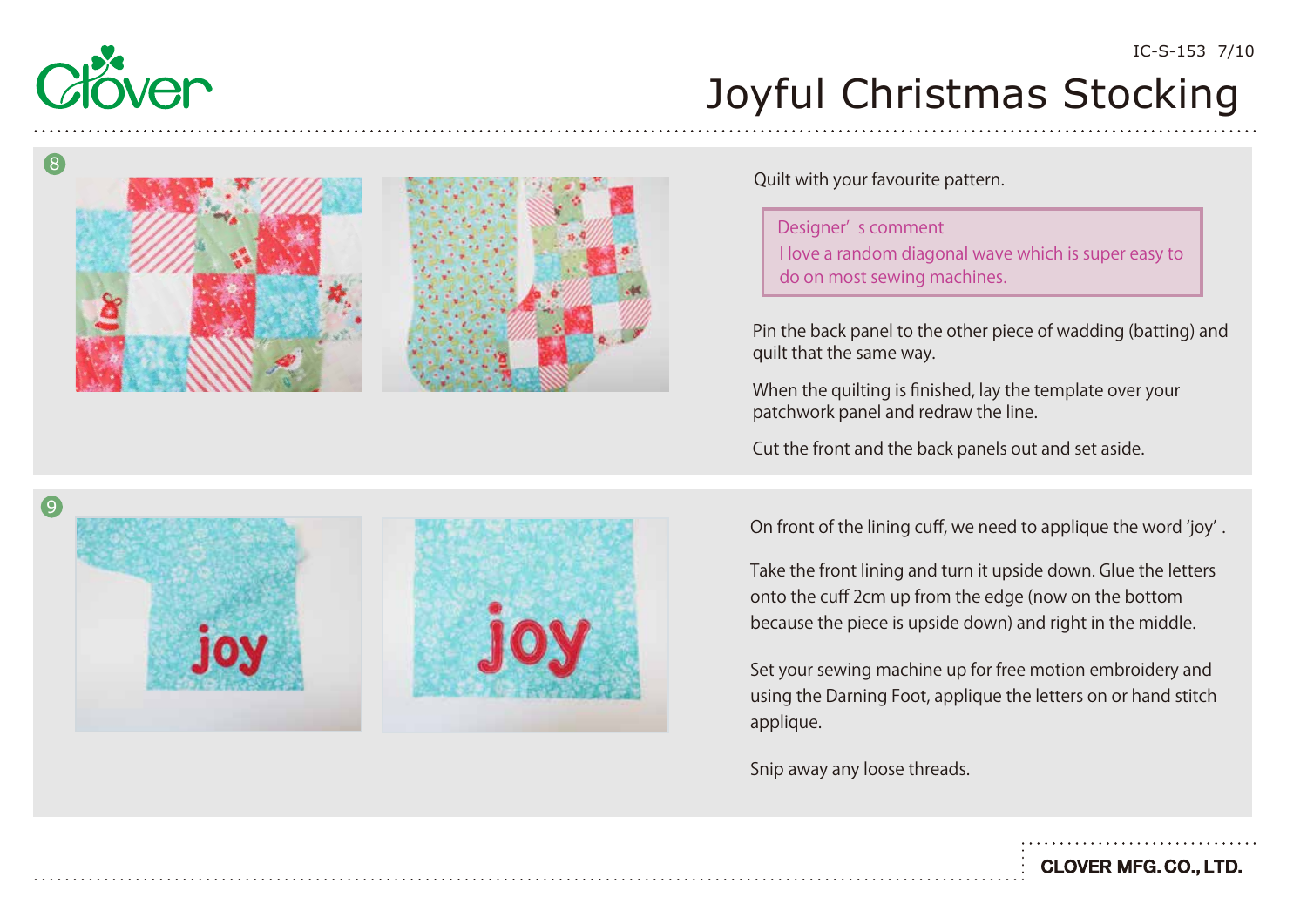

Measure up 10cm from the front edge of the lining and attach the hanging loop. Fold it in half and sew it securely.

### **Making**

10



Working on the outer, place the two quilted outer panels right sides together and sew around the sides and bottom. Leave the top open. Everything will sit flatter if you notch the curves on the toe and the heel.

Do the same on the lining but leave a turning gap somewhere on one long side.

With the outer the right way out and the lining inside out, pull the lining on over the outer. The right sides should be together.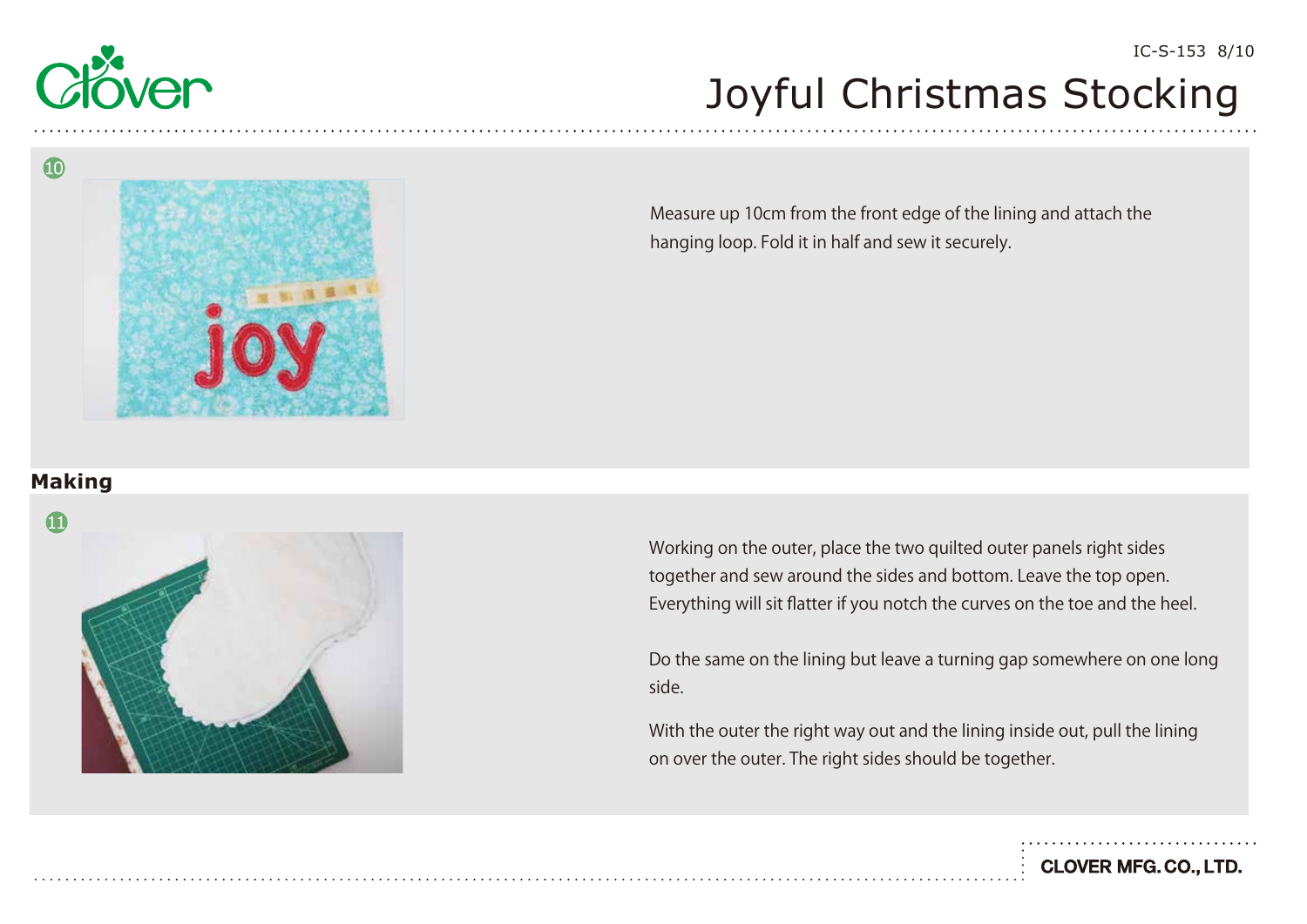



Line the side seams up nicely and sew around the top edge.

Turn the stocking out through the gap in the lining and close that gap.

Stuff the lining down into the stocking and then topstitch around the top edge.

Turn the cuff over by 10cm. The hanging loop will be at the back and your word will be the right way up.

Using a hand sewing needle, attach the pompoms to the edge of the cuff 2.5cm apart.